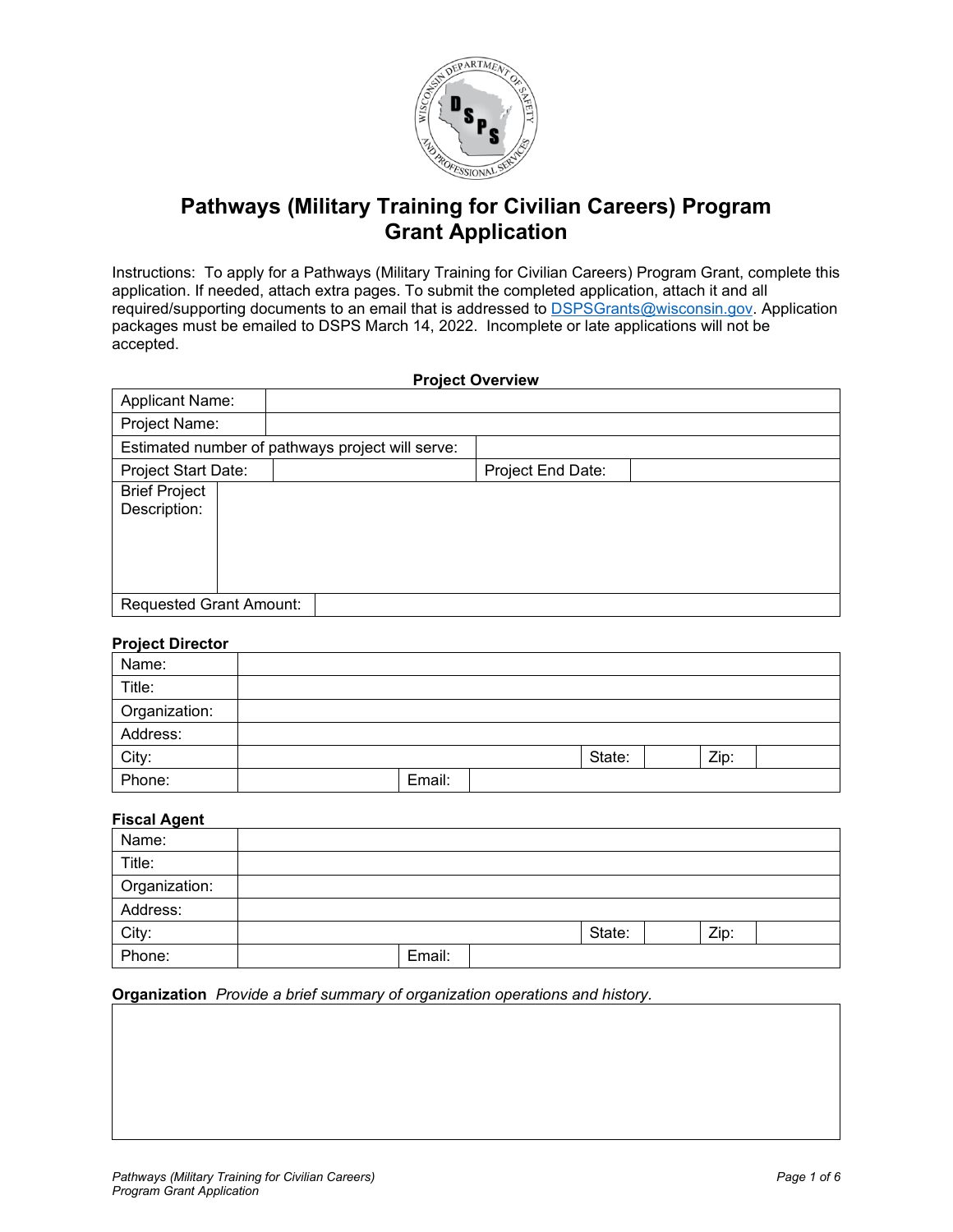| <b>Requested Grant Amount:</b> |  |
|--------------------------------|--|
|--------------------------------|--|

Include direct costs related to the creation and development of the program. This includes, for example, costs for development of curriculum components, plans for new class sequencing and any other work required meet the goal of a cohesive training program that meets the requirements. Program development costs may include staff, contracts if applicable, and supplies directly related to the program creation. If services are purchased through a vendor or developed under contract provide the details of the contract. Please highlight each type of cost (salary, fringe, contract, supplies) and provide sufficient detail about how the cost was estimate was determined. For staff, please list each position individually and show the number of hours and their hourly wage and the fringe rate associated. This grant only covers direct costs related to the purpose of the grant: overhead and grant management, for example, should be covered by the grantee.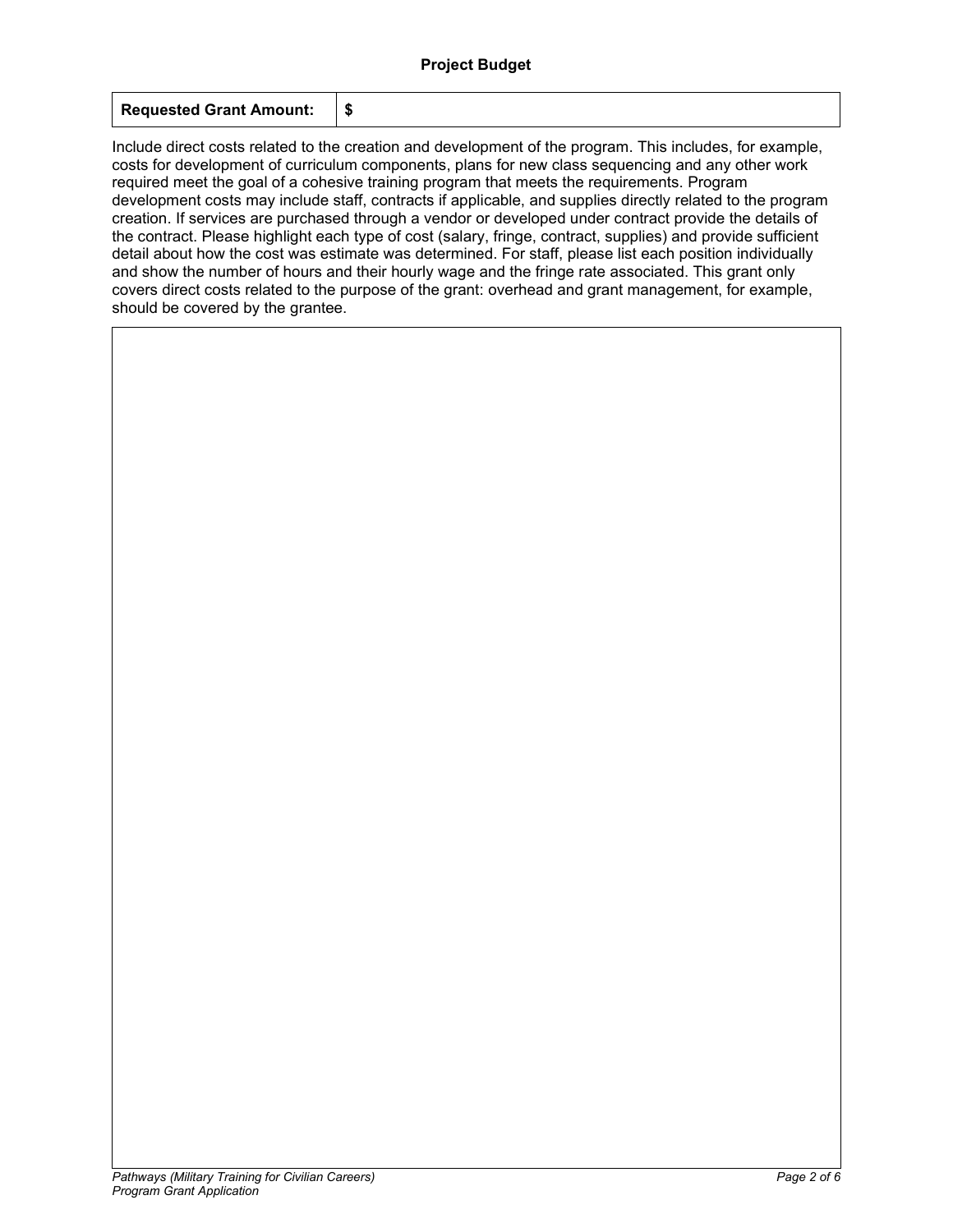# **Grant Administration** *Discuss the capabilities of the designated Fiscal Agent to perform these functions.*

**Eligibility:** To be considered for award, Applicant must meet the following conditions.

- Must be a:
	- ☐ Public College or University
	- ☐ Private College or University in good standing (compliance with DSPS Educational Approval Program)
	- $\Box$  Apprenticeship Program recognized by the Wisconsin Department of Workforce Development
	- $\Box$  Other entity that provides training for licensed civilian occupations
- Must plan to serve military service members (including National Guard and reserve) and military veterans currently residing in the state of Wisconsin.
	- ☐ Yes
	- ☐ No
- Must document a technical assistance relationship with at least one military service component:
	- -
	-
	-
	- ☐ U.S. Air Force ☐ U.S. Space Force □ U.S. Coast Guard
	- ☐ U.S. Marine Corps ☐ Wisconsin National Guard
	- ☐ U.S. Navy ☐ Other Service Component:

*Participation of multiple military service components is encouraged.*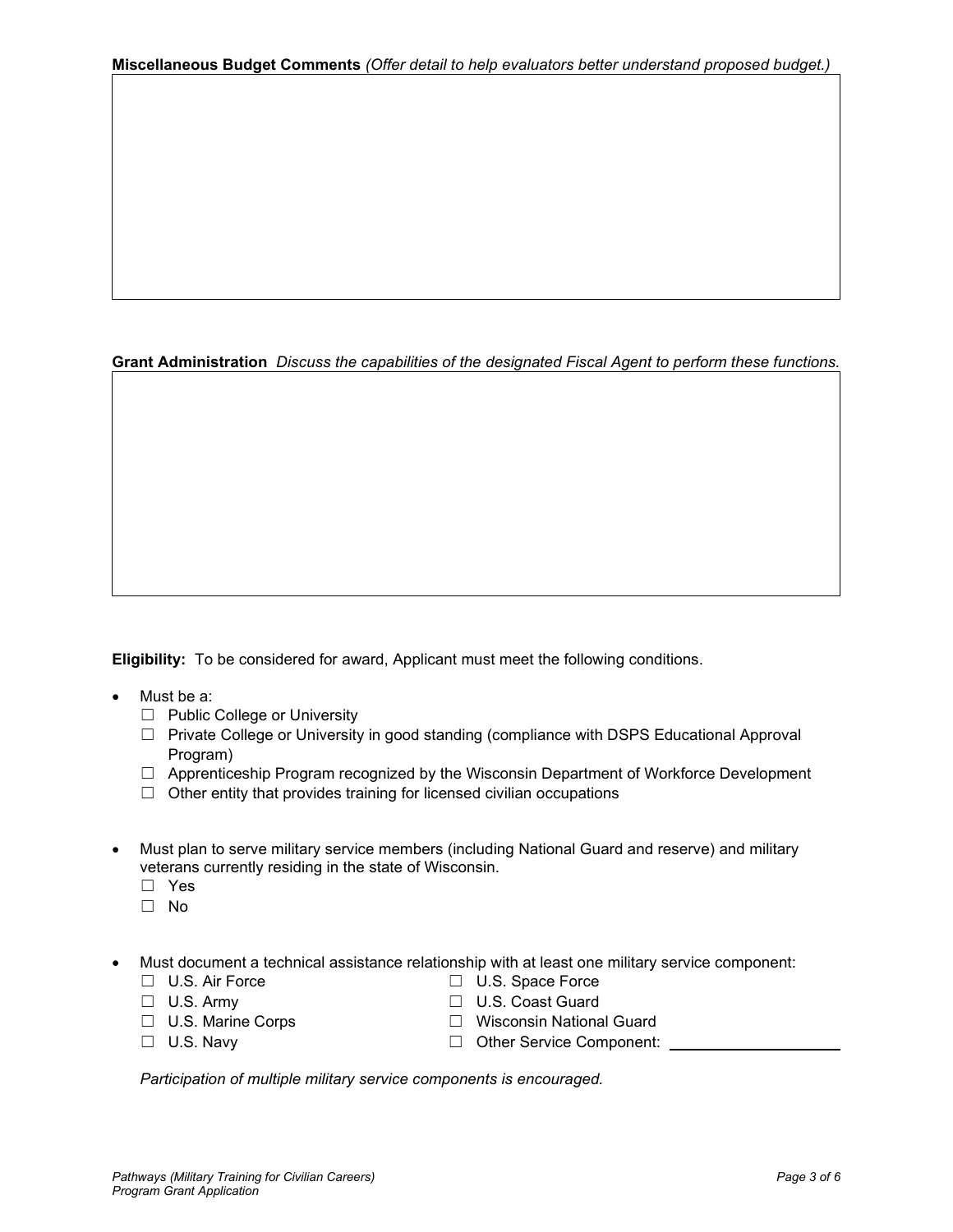# **Project Proposal**

**Project Needs Statement** *Describe the project in detail, including how you will increase the number of military veterans pursuing licensed civilian careers, how you will decrease the amount of education/training required, creation of curriculum and programs, etc.*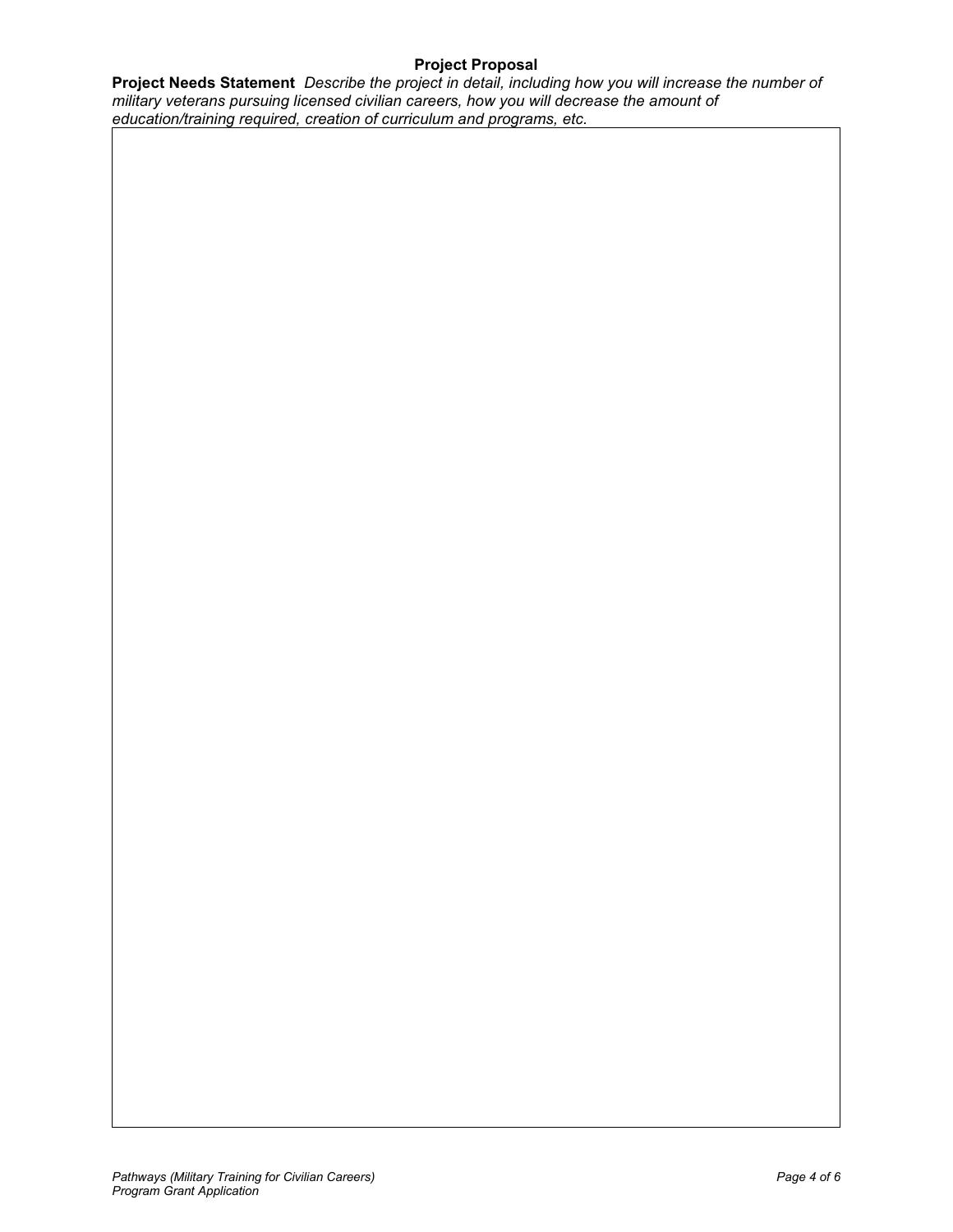**Program Goals** *Please describe how you will measure and meet the following goals.*

1. Identify the number and type of pathways to licensed occupations that will be created under this grant.

2. A plan, including a timeline with milestones, for changes that will lead to decreasing the military veteran's time in a training program to meet civilian credentialing requirements.

3. How training programs will meet the goal of shorter pathways to civilian licensure.

4. How these updates could be used by other similar institutions to meet the needs of the regional veterans.

5. Additional goals defined in your proposal.